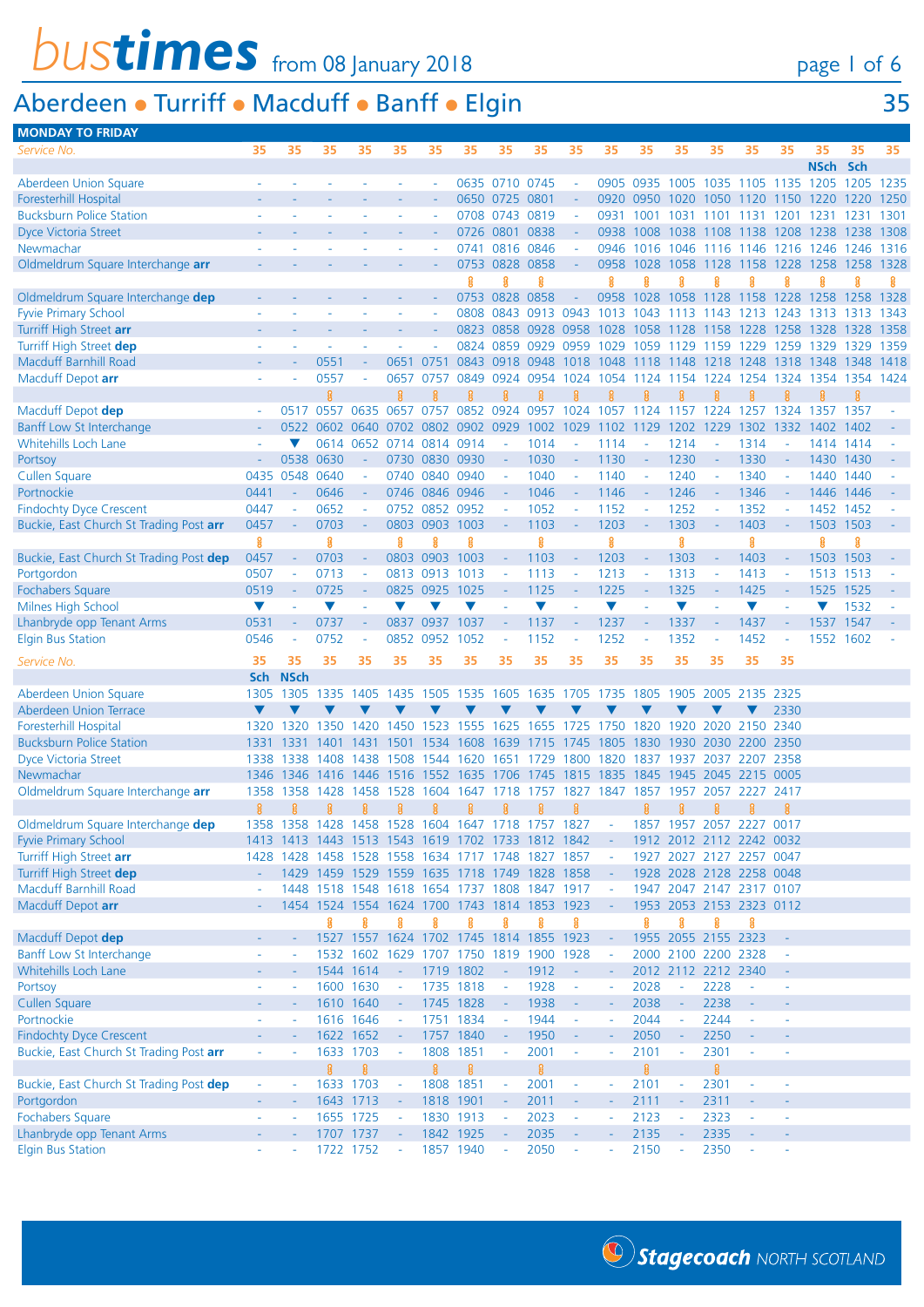## *bustimes* from 08 January 2018 page 2 of 6

### Aberdeen • Turriff • Macduff • Banff • Elgin 35

| <b>SATURDAY</b>                                       |              |                                      |              |                                              |              |                            |                |                            |                     |             |                     |                                                |                     |                                                                  |                          |      |           |                |      |
|-------------------------------------------------------|--------------|--------------------------------------|--------------|----------------------------------------------|--------------|----------------------------|----------------|----------------------------|---------------------|-------------|---------------------|------------------------------------------------|---------------------|------------------------------------------------------------------|--------------------------|------|-----------|----------------|------|
| Service No.                                           | 35           | 35                                   | 35           | 35                                           | 35           | 35                         | 35             | 35                         | 35                  | 35          | 35                  | 35                                             | 35                  | 35                                                               | 35                       | 35   | 35        | 35             | 35   |
| Aberdeen Union Square                                 |              |                                      |              | ÷                                            | ÷,           | 0805                       | 0905           | 1005                       | 1035                | 1105        | 1135                | 1205                                           | 1235                | 1305                                                             | 1335                     | 1405 | 1435      | 1505           | 1535 |
| <b>Foresterhill Hospital</b>                          |              |                                      |              |                                              | L,           | 0820                       | 0920           | 1020                       | 1050                | 1120        | 1150                | 1220                                           | 1250                | 1323                                                             | 1350                     | 1420 | 1453      | 1520           | 1550 |
| <b>Bucksburn Police Station</b>                       |              |                                      |              |                                              |              | 0831                       | 0931           | 1031                       | 1101                | 1131        | 1201                | 1231                                           | 1301                | 1334                                                             | 1401                     | 1431 | 1504 1531 |                | 1601 |
| <b>Dyce Victoria Street</b>                           |              |                                      |              |                                              |              | 0838                       | 0938           | 1038                       | 1108                | 1138        | 1208                | 1238                                           | 1308                | 1341                                                             | 1408                     | 1438 | 1511      | 1538           | 1608 |
| Newmachar                                             |              |                                      |              |                                              |              | 0846                       | 0946           | 1046                       | 1116                | 1146        | 1216                | 1246                                           | 1316                | 1349                                                             | 1416                     | 1446 | 1519      | 1546           | 1616 |
| Oldmeldrum Square Interchange arr                     |              |                                      |              |                                              |              | 0858                       | 0958           | 1058                       | 1128                | 1158        | 1228                | 1258                                           | 1328                | -1401                                                            | 1428                     | 1458 | 1531      | 1558           | 1628 |
|                                                       |              |                                      |              |                                              |              | 窡                          | ß              |                            |                     |             | ន្ទ                 |                                                | 욣                   | ß                                                                |                          |      |           |                | g    |
| Oldmeldrum Square Interchange dep                     |              |                                      |              |                                              |              | 0858                       | 0958           | 1058                       | 1128                | 1158        | 1228                | 1258                                           | 1328                | 1401                                                             | 1428                     | 1458 | 1531      | 1558           | 1628 |
| <b>Fyvie Primary School</b>                           |              |                                      |              |                                              |              | 0913                       | 1013           | 13                         | 1143                | 1213        | 1243                | 1313                                           | 1343                | 1416                                                             | 1443                     | 1513 | 1546      | 3              | 1643 |
| Turriff High Street arr                               |              |                                      |              |                                              |              | 0928                       | 1028           | 1128                       | 1158                | 1228        | 1258                | 1328                                           | 1258                | 1431                                                             | 1458                     | 1528 | 1601      | 1628           | 1658 |
| Turriff High Street dep                               |              |                                      |              |                                              |              | 0929                       | 1029           | 1129                       | 1159                | 1229        | 1259                | 1329                                           | 1259                | 1432                                                             | 1459                     | 1529 | 1602 1629 |                | 1659 |
| <b>Macduff Barnhill Road</b>                          |              | 0551                                 | 065          | 075                                          | 0851         | 0948                       | 1048           | 1148                       | 1218                | 1248        | 1318                | 1348                                           | 1418                | 1451                                                             | 1518                     | 1548 | 1621      | 1648           | 1718 |
| Macduff Depot arr                                     |              | 0557                                 | 0657         | 0757                                         | 0857         | 0954                       | 1054           | 1154                       | 1224                | 1254        | 1324                | 1354                                           |                     | 1424 1457                                                        | 1524                     | 1554 | 1627      | 1654           | 1724 |
|                                                       |              | ନ୍ଥ                                  | g            | R                                            | g            |                            | g              |                            | ន្ត្                | Я           | ହୁ                  | Я                                              | ខ្ល                 |                                                                  |                          |      |           | ្អ             | Я    |
| Macduff Depot dep                                     |              | 0537 0557                            | 0657         | 0757                                         | 0857         | 0957                       | 1057           | 1157                       | 1224 1257           |             |                     | 1324 1357                                      |                     | 1424 1457                                                        | 1524                     | 1557 |           | 1630 1657 1724 |      |
| Banff Low St Interchange                              | 0542         | 0602                                 | 0702         |                                              | 0902         | 1002                       | 1102           | 1202                       | 1229                | 1302        | 1329                | 1402                                           | 1429                | 1502                                                             | 1529                     | 1602 | 1635      | 1702           | 1729 |
| <b>Whitehills Loch Lane</b>                           |              | 0614                                 | 0714         | 0814                                         | 0914         | 1014                       | 1114           | 1214                       | $\sim$              | 1314        |                     | 1414                                           | $\sim$              | 1514                                                             |                          | 1614 |           | 1714           |      |
|                                                       | 0558         | 0630                                 | 0730         | 0830                                         | 0930         | 1030                       |                | 1230                       | $\mathbf{r}$        | 1330        | $\bar{\phantom{a}}$ | 1430                                           | $\sim$              | 1530                                                             | $\bar{\phantom{a}}$      | 1630 | ÷,        | 1730           |      |
| Portsoy                                               |              |                                      | 0640 0740    |                                              |              |                            | 1130           |                            |                     | 1340        |                     | 1440                                           | $\sim$              | 1540                                                             | $\sim$                   | 1640 |           | 1740           |      |
| <b>Cullen Square</b><br>Portnockie                    | 0608         |                                      |              | 0840<br>0646 0746 0846 0946 1046             |              | 0940 1040 1140             |                | 1240                       | $\sim$              |             | $\sim$              |                                                |                     |                                                                  |                          |      |           |                |      |
|                                                       |              |                                      |              |                                              |              |                            | 1146           | 1246                       | $\omega$            | 1346        | $\bar{\phantom{a}}$ | 1446                                           | $\sim$              | 1546                                                             | $\sim$                   | 1646 | $\sim$    | 1746           |      |
| <b>Findochty Dyce Crescent</b>                        |              | 0652                                 | 0752         | 0852                                         |              | 0952 1052                  | 1152           | 1252                       | $\omega$            | 1352        | $\blacksquare$      | 1452                                           | $\omega$            | 1552                                                             | ÷                        | 1652 | $\sim$    | 1752           |      |
| Buckie, East Church St Trading Post arr               | $\sim$       | 0703                                 | 0803         | 0903                                         | 1003         | 1103                       | 1203           | 1303                       | $\omega$            | 1403        | $\sim$              | 1503                                           | $\sim$              | 1603                                                             | $\bar{\phantom{a}}$      | 1703 | $\sim$    | 1803           |      |
|                                                       |              | ନ୍ଥ                                  | g            | 窡                                            | ន្ត្         | ß                          |                | 且                          |                     | 8           |                     | <b>B</b>                                       |                     | 8                                                                |                          | 8    |           | g              |      |
| Buckie, East Church St Trading Post dep               | ÷,           | 0703                                 | 0803         | 0903                                         | 1003         | 1103                       | 1203           | 1303                       | $\blacksquare$      | 1403        |                     | 1503                                           | $\bar{\phantom{a}}$ | 1603                                                             |                          | 1703 |           | 1803           |      |
| Portgordon                                            |              | 0713                                 | 0813         | 0913                                         | 1013         | -1113                      | 1213           | 1313                       | $\omega$            | 1413        | $\sim$              | 1513                                           | $\sim$              | 1613                                                             | $\sim$                   | 1713 | $\sim$    | 1813           |      |
| <b>Fochabers Square</b>                               |              | 0725                                 | 0825         | 0925                                         | 1025         | 1125                       | 1225           | 1325                       | $\omega$            | 1425        | $\bar{\phantom{a}}$ | 1525                                           | $\sim$              | 1625                                                             | $\overline{\phantom{a}}$ | 1725 | $\sim$    | 1825           |      |
| Lhanbryde opp Tenant Arms                             |              | 0737                                 | 0837         | 0937                                         | 1037         | 1137                       | 1237           | 1337                       | ÷,                  | 1437        |                     | 1537                                           | ÷                   | 1637                                                             |                          | 1737 |           | 1837           |      |
| <b>Elgin Bus Station</b>                              |              | 0752                                 | 0852         | 0952                                         | 1052         | 1152                       | 1252           | 1352                       | L,                  | 1452        |                     | 1552                                           |                     | 1652                                                             |                          | 1752 |           | 1852           |      |
| Service No.                                           | 35           | 35                                   | 35           | 35                                           | 35           | 35                         | 35             | 35                         | 35                  | ន្ល         |                     |                                                |                     |                                                                  |                          |      |           |                |      |
|                                                       |              |                                      |              |                                              |              |                            |                |                            |                     |             |                     |                                                |                     |                                                                  |                          |      |           |                |      |
| Aberdeen Union Square                                 | 1605         | 1635                                 | 1705         | 1735                                         | 1805         | 1905                       | 2005           | 2135                       | 2325                |             |                     | To comply with Drivers Hours regulations, this |                     |                                                                  |                          |      |           |                |      |
| <b>Aberdeen Union Terrace</b>                         | v            |                                      |              |                                              |              |                            |                |                            | 2330                |             |                     |                                                |                     | journey connects at Oldmeldrum Square                            |                          |      |           |                |      |
| Foresterhill Hospital                                 | 1620         | 1650                                 | 1720         | 1750                                         | 1820         | 1920                       | 2020 2150 2340 |                            |                     |             |                     |                                                |                     | Interchange, Turriff High Street, Macduff Depot,                 |                          |      |           |                |      |
| <b>Bucksburn Police Station</b>                       | 1631         |                                      |              | 1801                                         | 1830         | 1930                       | 2030           | 2200 2350                  |                     |             |                     |                                                |                     | and/or East Church Street Trading Post.                          |                          |      |           |                |      |
| <b>Dyce Victoria Street</b>                           | 1638         | 1708                                 | 1738         | 1808                                         | 1837         | 1937                       | 2037           | 2207                       | 2358                |             |                     |                                                |                     | The connection is guaranteed, through fares are                  |                          |      |           |                |      |
| Newmachar                                             | 1646         | 1716                                 | 1746         | 1816                                         | 1845         | 1945                       | 2045           | 2215                       | 0005                |             |                     |                                                |                     | available and passengers may remain on the vehicle               |                          |      |           |                |      |
| Oldmeldrum Square Interchange arr                     | 1658         | 1728                                 | 1758         | 1828                                         | 1857         | 1957                       | 2057           | 2227                       | 0017                |             |                     |                                                |                     | which operates through.                                          |                          |      |           |                |      |
|                                                       | ន្ល          |                                      |              | ß                                            |              |                            |                | ន្ល                        | g                   |             |                     |                                                |                     | For additional journeys between Buckie and Elgin                 |                          |      |           |                |      |
| Oldmeldrum Square Interchange dep                     | 1658         | 1728                                 | 1758         | 1828                                         | 1857         | 1957                       | 2057           | 2227                       | 0017                |             |                     | see Service 38.                                |                     |                                                                  |                          |      |           |                |      |
| <b>Fyvie Primary School</b>                           | 1713         | 743                                  | 181<br>3     | 1843                                         | 19<br>12     | 20                         | 21             |                            | 0032                |             |                     |                                                |                     |                                                                  |                          |      |           |                |      |
| Turriff High Street arr                               |              |                                      |              | 1728 1758 1828 1858 1927 2027 2127 2257 0047 |              |                            |                |                            |                     | Sch         |                     |                                                |                     | Operates on schooldays only.                                     |                          |      |           |                |      |
| Turriff High Street dep                               |              |                                      |              | 1729 1759 1829 1859 1928 2028 2128 2258 0048 |              |                            |                |                            |                     |             |                     |                                                |                     |                                                                  |                          |      |           |                |      |
| Macduff Barnhill Road                                 |              |                                      |              | 1748 1818 1848 1918 1947 2047 2147 2317 0107 |              |                            |                |                            |                     | <b>NSch</b> |                     |                                                |                     | Operates on school holidays only.                                |                          |      |           |                |      |
| Macduff Depot arr                                     |              |                                      |              | 1754 1824 1854 1924 1953 2053 2153 2323 0112 |              |                            |                |                            |                     |             |                     |                                                |                     |                                                                  |                          |      |           |                |      |
|                                                       | ន្ត្         | 音                                    | ន្ត្រី       | ß                                            | ន្ត្         | g                          | ន្ត្           | ន្ត្រ                      |                     |             |                     |                                                |                     |                                                                  |                          |      |           |                |      |
| Macduff Depot dep                                     |              |                                      |              | 1757 1824 1857 1924 1955 2055 2155 2323      |              |                            |                |                            | $\equiv$            |             |                     |                                                |                     |                                                                  |                          |      |           |                |      |
| Banff Low St Interchange                              | 1802         | 1829                                 |              | 1902 1929 2000 2100 2200 2328                |              |                            |                |                            | $\omega_{\rm{eff}}$ |             |                     |                                                |                     | <b>ABERDEENSHIRE SCHOOL HOLIDAYS:</b>                            |                          |      |           |                |      |
| Whitehills Loch Lane                                  | 1814         | $\sim$                               | 1914         | $\bar{\phantom{a}}$                          |              | 2012 2112 2212 2340        |                |                            | $\sim$              |             |                     |                                                |                     | 12 February 2018, 30 March - 13 April 2018, 7 May 2018,          |                          |      |           |                |      |
| Portsoy                                               | 1830         | $\overline{\phantom{a}}$             | 1930         | $\bar{a}$                                    | 2028         | $\blacksquare$             |                | $\sim$                     | $\sim$              |             |                     |                                                |                     | 9 July - 20 August 2018, 15 - 26 October 2018.                   |                          |      |           |                |      |
|                                                       |              | $\overline{\phantom{a}}$             |              | $\bar{\phantom{a}}$                          |              | $\Box$                     | 2228           | $\omega$                   | $\equiv$            |             |                     |                                                |                     | <b>MORAY SCHOOL HOLIDAYS:</b>                                    |                          |      |           |                |      |
| <b>Cullen Square</b>                                  | 1840         | $\sim$                               | 1940<br>1946 | $\sim$                                       | 2038         | ÷,                         | 2238           | $\mathbb{L}$               | $\omega$            |             |                     |                                                |                     | 30 March - 13 April 2018, 2 June - 13 August 2018, 8 - 19        |                          |      |           |                |      |
| Portnockie                                            | 1846         |                                      |              |                                              | 2044         |                            | 2244           | $\omega$                   | ä,                  |             | October 2018.       |                                                |                     |                                                                  |                          |      |           |                |      |
| <b>Findochty Dyce Crescent</b>                        | 1852<br>1903 | $\omega$<br>$\overline{\phantom{a}}$ | 1952<br>2003 | $\omega$<br>$\overline{\phantom{a}}$         | 2050         | $\omega$<br>$\blacksquare$ | 2250           | $\blacksquare$             | $\omega_{\rm{eff}}$ |             |                     |                                                |                     |                                                                  |                          |      |           |                |      |
| Buckie, East Church St Trading Post arr               |              |                                      |              |                                              | 2101         |                            | 2301           |                            |                     |             |                     | <b>BANK HOLIDAY SERVICES:</b>                  |                     |                                                                  |                          |      |           |                |      |
|                                                       | ႘ၟ           | $\overline{\phantom{a}}$             | ខ្ល          | $\overline{\phantom{a}}$                     | ႘ၟ           | $\blacksquare$             | ន្ល            | $\blacksquare$             |                     |             |                     |                                                |                     | A normal service will operate on Good Friday and Easter          |                          |      |           |                |      |
| Buckie, East Church St Trading Post dep               | 1903         |                                      | 2003         |                                              | 2101         |                            | 2301           |                            | $\omega_{\rm{eff}}$ |             |                     |                                                |                     | Monday. A Saturday service will be in operation on May Day.      |                          |      |           |                |      |
| Portgordon                                            | 1913         | $\overline{\phantom{a}}$             | 2013         | $\bar{\phantom{a}}$                          | 2111         | $\Box$<br>$\bar{a}$        | 2311           | $\omega$<br>$\blacksquare$ | $\omega$            |             |                     |                                                |                     | No services will operate on Christmas Day and New Years Day.     |                          |      |           |                |      |
| Fochabers Square                                      | 1925         | $\overline{\phantom{a}}$             | 2025         | $\overline{\phantom{a}}$                     | 2123         |                            | 2323           | ÷,                         | $\sim 10$           |             |                     |                                                |                     | Adjusted services will operate during the festive period, please |                          |      |           |                |      |
| Lhanbryde opp Tenant Arms<br><b>Elgin Bus Station</b> | 1937<br>1952 | ÷,<br>$\equiv$                       | 2037<br>2052 | ÷,                                           | 2135<br>2150 | ÷                          | 2335<br>2350   | ÷,                         | $\sim$<br>$\omega$  |             |                     |                                                |                     | see separate publications issued for this period.                |                          |      |           |                |      |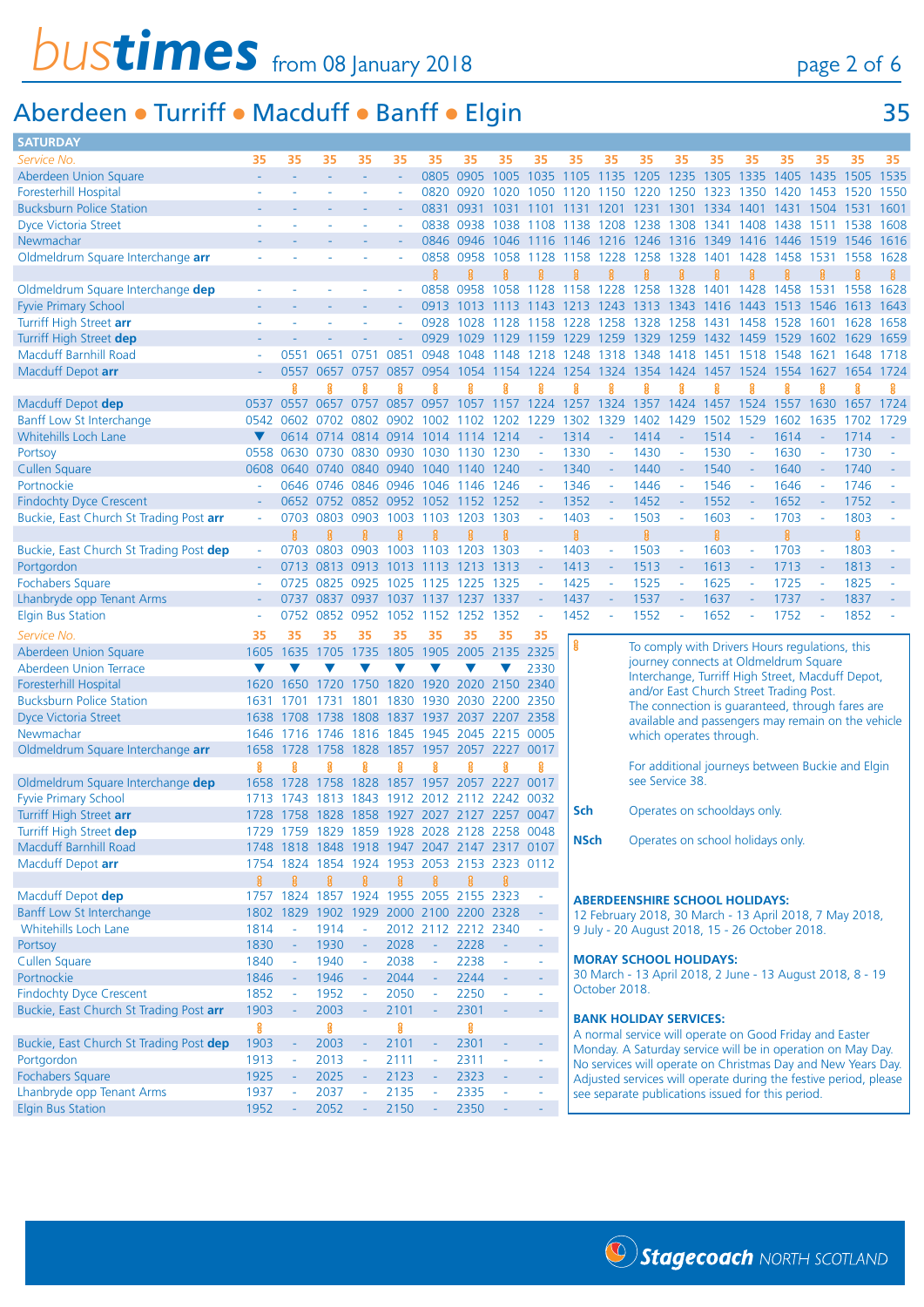## **bustimes** from 08 January 2018 page 3 of 6

| <b>SUNDAY</b>                           |      |           |                          |           |           |                     |           |           |            |        |                |      |      |           |                     |        |  |
|-----------------------------------------|------|-----------|--------------------------|-----------|-----------|---------------------|-----------|-----------|------------|--------|----------------|------|------|-----------|---------------------|--------|--|
| Service No.                             | 35   | 35        | 35                       | 35        | 35        | 35                  | 35        | 35        | 35         | 35     | 35             | 35   | 35   | 35        | 35                  | 35     |  |
| Aberdeen Union Square                   |      |           | $\overline{\phantom{a}}$ | 1005      | 1105 1205 |                     | 1305 1405 |           |            | 1505   | 1605           | 1705 | 1805 |           | 1905 2105 2205      |        |  |
| <b>Foresterhill Hospital</b>            |      |           | ٠                        | 1020      | 1120      | 1220                | 1320      | 1420      |            | 1520   | 1620           | 1720 | 1820 |           | 1920 2120 2220      |        |  |
| <b>Bucksburn Police Station</b>         |      |           |                          | 1031      | 1131      | 1231                | 1331      | 1431      |            | 1531   | 1631           | 1731 |      |           | 1831 1931 2131 2231 |        |  |
| <b>Dyce Victoria Street</b>             |      |           |                          | 1038      | 1138      | 1238                | 1338      | 1438      |            | 1538   | 1638           | 1738 |      |           | 1838 1938 2138 2238 |        |  |
| Newmachar                               |      |           |                          | 1046      | 1146      | 1246                | 1346 1446 |           |            | 1546   | 1646           | 1746 |      |           | 1846 1946 2146 2246 |        |  |
| Oldmeldrum Square Interchange arr       |      |           |                          | 1058      | 1158      | 1258                | 1358 1458 |           |            | 1558   | 1658           | 1758 | 1858 |           | 1958 2158 2258      |        |  |
|                                         |      |           |                          | R         | 贝         | R                   | ß         | R.        |            | g.     |                |      |      |           | R                   | 舃      |  |
| Oldmeldrum Square Interchange dep       |      |           |                          | 1058      | 158       | 1258                | 1358      | 1458      |            | 1558   | 1658           | 1758 | 1858 | 1958      | 2158 2258           |        |  |
| <b>Fyvie Primary School</b>             |      |           |                          | 1113      | 1213      | 1313                | 1413      | 1513      |            | 1613   | 1713           | 1813 |      |           | 1913 2013 2213 2313 |        |  |
| Turriff High Street arr                 |      |           |                          | 128       | 1228      | 1328                | 1428 1528 |           |            | 1628   | 1728           | 1828 |      |           | 1928 2028 2228 2328 |        |  |
| Turriff High Street dep                 |      |           |                          | 130       |           | 1230 1330 1430 1530 |           |           |            |        | 1630 1730 1830 |      |      |           | 1930 2030 2230 2330 |        |  |
| <b>Macduff Barnhill Road</b>            | 0751 |           | 0951                     | 1148      | 1248      | 1348                | 1448      | 1548      |            | 1648   | 1748           | 1848 |      |           | 1948 2048 2248 2348 |        |  |
| Macduff Depot arr                       | 0757 |           | 0957                     | 1154      | 1254      | 1354                | 1454 1554 |           |            |        | 1654 1754      | 1854 | 1954 |           | 2054 2254 2354      |        |  |
|                                         | ខ្ល  |           | ន្ត្                     | ន្ត្      | g         | ន្ត្                | ន្ត្      | ខ្ល       |            | ន្ត    |                |      |      | ႙ၟ        | ႙ၟ                  | ន្ត្   |  |
| Macduff Depot dep                       | 0757 | 0837      | 0957                     | 1157      | 1254      | 1357                | 1454      | 1557      |            | 1654   | 1757           | 1854 | 1954 |           | 2054 2257 2354      |        |  |
| Banff Low St Interchange                | 0802 | 0842      | 1002                     | 1202      | 1259      | 1402                | 1459      | 1602      |            | 1659   | 1802           | 1859 |      | 1959 2059 | 2302 2359           |        |  |
| <b>Whitehills Loch Lane</b>             | 0814 | v         |                          | 1014 1214 | $\sim$    | 1414                | $\sim$    | 1614      | $\sim$     | $\sim$ | 1814           |      |      | ÷         | 2314                | $\sim$ |  |
| Portsoy                                 |      | 0830 0858 | 1030 1230                |           |           | 1430                |           | 1630      |            |        | 1830           |      |      |           | 2330                |        |  |
| <b>Cullen Square</b>                    |      | 0840 0908 | 1040 1240                |           |           | 1440                |           | 1640      |            |        | 1840           |      |      |           | 2340                |        |  |
| Portnockie                              | 0846 |           | 1046                     | 1246      | ÷         | 1446                |           | 1646      |            |        | 1846           |      |      |           | 2346                |        |  |
| <b>Findochty Dyce Crescent</b>          | 0852 |           |                          | 1052 1252 |           | 1452                |           | 1652      |            |        | 1852           |      |      |           | 2352                | $\sim$ |  |
| Buckie, East Church St Trading Post arr | 0903 | ٠         | 1103                     | 1303      | ÷.        | 1503                |           | 1703      |            |        | 1903           |      |      |           | 0003                | $\sim$ |  |
|                                         | 鼠    |           | <b>Q</b>                 | g         |           | g                   |           | g         |            |        |                |      |      |           | $\mathbf{R}$        |        |  |
| Buckie, East Church St Trading Post dep | 0903 |           | 1103                     | 1303      | ۰         | 1503                |           | 1703      | 1758       |        | 1903           |      |      |           | 0003                | $\sim$ |  |
| Portgordon                              | 0913 | ÷,        | 1113                     | 1313      |           | 1513                |           | 1713      | 1808       | $\sim$ | 1913           |      |      |           | 0013                | $\sim$ |  |
| Fochabers Square                        | 0925 |           | 1125                     | 1325      |           | 1525                |           | 1725 1820 |            |        | 1925           |      |      |           | 0025                | $\sim$ |  |
| Lhanbryde opp Tenant Arms               | 0937 |           | 1137                     | 1337      |           | 1537                |           | 1737      | 1832       |        | 1937           |      |      |           | 0037                | $\sim$ |  |
| <b>Elgin Pinefield Depot</b>            | V    |           |                          |           |           |                     |           |           | 1836       |        |                |      |      |           |                     |        |  |
| <b>Elgin Bus Station</b>                | 0952 |           | 1152                     | 1352      |           | 1552                |           | 1752      | $\sim$ $-$ |        | 1952           |      |      |           | 0052                |        |  |

#### Elgin • Banff • Macduff • Turriff • Aberdeen 35

**MONDAY TO FRIDAY** *Service No.* **35 35 35X 35 35 35 35 35 35 35 35 35 35 35 35 35 35 35 35 NSch Sch NSch Sch** Elgin Bus Station - - - - - - - 0600 - - 0700 - - 0800 0755 - 0900 - 1000 Elgin Depot - - - - 0350 - - - -  $\blacktriangledown$  -  $\blacktriangledown$  -  $\blacktriangledown$   $\blacktriangledown$  -  $\blacktriangledown$  -  $\blacktriangledown$  -  $\blacktriangledown$ Lhanbryde Tenant Arms - - l - - - - 0610 - - 0710 - - 0810 0805 - 0910 - 1010 Milnes High School  $\blacksquare$  -  $\blacksquare$  -  $\blacksquare$  -  $\blacksquare$  -  $\blacksquare$  -  $\blacksquare$   $\blacksquare$   $\blacksquare$   $\blacksquare$   $\blacksquare$   $\blacksquare$   $\blacksquare$   $\blacksquare$   $\blacksquare$   $\blacksquare$   $\blacksquare$   $\blacksquare$   $\blacksquare$   $\blacksquare$   $\blacksquare$   $\blacksquare$   $\blacksquare$   $\blacksquare$   $\blacksquare$   $\blacksquare$   $\blacksquare$   $\blacksquare$   $\bl$ Fochabers Square - - l - - - - 0622 - - 0722 - - 0822 0822 - 0922 - 1022 Portgordon - - - - ▼ - - - 0634 - 0734 - 0834 0834 - 0934 - 0934 - 1034 Buckie, East Church St Trading Post **arr** - - 0420 - - - - 0644 - - 0744 - - 0844 0844 - 0944 - 1044  $\Omega$  $\mathbf{R}$ ន្ល ୍ଗ 8 Buckie, East Church St Trading Post **dep** - - 0420 - - - - 0644 - - 0744 - - 0844 0844 - 0944 - 1044 Findochty Dyce Crescent **- - - | - - - - 0655 - - 0755 - - 0855 0855 - 0955 -** 1055 Portknockie - - q - - - - 0701 - - 0801 - - 0901 0901 - 1001 - 1101 Cullen Square - - 0435 - - 0550 - 0701 - - 0807 - - 0907 0907 - 1007 - 1107 Portsoy - - - - - 0600 - 0717 - - 0817 - - 0917 0917 - 1017 - 1117 Whitehills Loch Lane **- - - - - - - - - - - - 0615 0655 0732** - - - 0832 - - - 0932 0932 - 1032 - 1132 Banff Low St Interchange 0418 0448 - 0518 0548 0628 0708 0745 0818 - 0845 - 0918 0945 0945 1018 1045 1118 1145 Macduff Depot **arr** 0423 0453 - 0523 0553 0633 0713 0750 0823 - 0850 - 0923 0950 0950 1023 1050 1123 1150 ន្ល ន្ត្ ្ឆ G ន្ត្ g g ន្ល ន្ល g f S Macduff Depot **dep** 0423 0453 - 0523 0553 0633 0713 0753 0823 - 0853 0900 0923 0953 0953 1023 1053 1123 1153 Macduff Barnhill Road 0429 0459 - 0529 0559 0639 0719 0759 0829 - 0859 0906 0929 0959 0959 1029 1059 1129 1159 Turriff High Street **arr** 0448 0518 - 0548 0618 0658 0738 0817 0847 - 0917 0924 0947 1017 1017 1047 1117 1147 1217 Turriff High Street **dep** 0449 0519 - 0549 0619 0659 0739 0819 0849 0849 0919 0926 0949 1019 1019 1049 1119 1149 1219 Fyvie Primary School 0504 0534 - 0604 0634 0714 0754 0834 0904 0904 0934 0941 1004 1034 1034 1104 1134 1204 1234 Oldmeldrum Square Interchange **arr** 0519 0549 - 0619 0649 0729 0809 0849 0919 0919 0949 - 1019 1049 1049 1119 1149 1219 1249  $\mathbf{R}$  $\mathbf{R}$ g Oldmeldrum Square Interchange **dep** 0519 0549 - 0619 0649 0729 0809 0849 0919 0919 0949 - 1019 1049 1049 1119 1149 1219 1249 Newmachar 0531 0601 - 0631 0701 0741 0821 0901 0931 0931 1001 - 1031 1101 1101 1131 1201 1231 1301 Dyce Victoria Street 0540 0616 - 0646 0716 0756 0830 0910 0940 0940 1010 - 1040 1110 1110 1140 1210 1240 1310 Bucksburn Police Station 0546 0624 - 0657 0730 0803 0837 0916 0946 0946 1016 - 1046 1116 1116 1146 1216 1246 1316 Foresterhill Hospital 0557 0636 - 0709 0745 0815 0852 0927 0957 0957 1027 - 1057 1127 1127 1157 1227 1257 1327 Aberdeen Union Square 0612 0651 - 0725 0805 0835 0912 0942 1012 1012 1042 - 1112 1142 1142 1212 1242 1312 1342



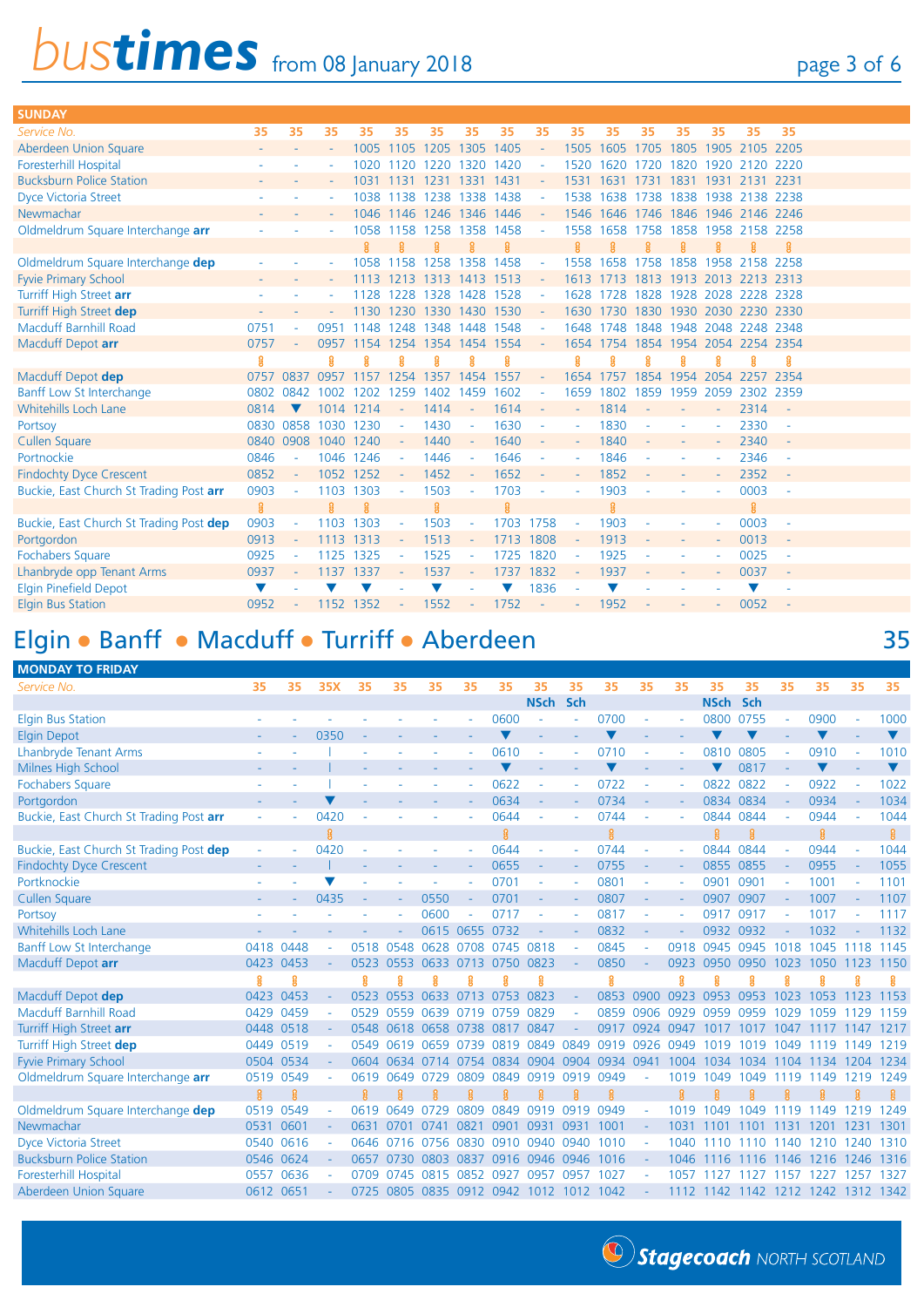# *bustimes* from 08 January 2018 page 4 of 6

### Elgin • Banff • Macduff • Turriff • Aberdeen 35

|  | . . |
|--|-----|
|  |     |

| <b>MONDAY TO FRIDAY</b>                        |                |                                              |                     |                          |           |                |           |        |              |                          |      |                          |                |                          |                                                                                                                                                                                                  |                          |      |                             |          |
|------------------------------------------------|----------------|----------------------------------------------|---------------------|--------------------------|-----------|----------------|-----------|--------|--------------|--------------------------|------|--------------------------|----------------|--------------------------|--------------------------------------------------------------------------------------------------------------------------------------------------------------------------------------------------|--------------------------|------|-----------------------------|----------|
| <b>Route Number</b>                            | 35             | 35                                           | 35                  | 35                       | 35        | 35             | 35        | 35     | 35           | 35                       | 35   | 35                       | 35             | 35                       | 35                                                                                                                                                                                               |                          |      |                             |          |
|                                                |                |                                              |                     |                          |           |                |           |        |              |                          | R    |                          | R              |                          | R                                                                                                                                                                                                |                          |      |                             |          |
| <b>Elgin Bus Station</b>                       |                | 1100                                         | ÷,                  | 1200                     | 1300      | 1400           | 1500      | 1615   | 1735 1815    |                          | 1940 | $\blacksquare$           | 2115           | $\overline{\phantom{a}}$ | 2305                                                                                                                                                                                             |                          |      |                             |          |
| <b>Elgin Depot</b>                             |                | v                                            |                     |                          |           |                |           |        |              | ▼                        |      | $\mathbf{r}$             | v              |                          | ▼                                                                                                                                                                                                |                          |      |                             |          |
| <b>Lhanbryde Tenant Arms</b>                   |                | 1110                                         | ÷                   | 1210                     | 1310      | 1410           | 1510      | 1625   | 1745         | 1825                     | 1950 | ÷,                       | 2125           | ÷                        | 2315                                                                                                                                                                                             |                          |      |                             |          |
| Milnes High School                             |                |                                              |                     |                          |           |                |           |        |              |                          |      |                          |                |                          | $\blacktriangledown$                                                                                                                                                                             |                          |      |                             |          |
| Fochabers Square                               |                | 1122                                         | $\blacksquare$      | 1222                     | 1322      | 1422           | 1522      | 1637   | 1753         | 1833                     | 2002 | $\bar{\phantom{a}}$      | 2137           | $\blacksquare$           | 2327                                                                                                                                                                                             |                          |      |                             |          |
| Portgordon                                     |                | 1134                                         | $\blacksquare$      | 1234                     | 1334      | 1434           | 1534      | 1649   | 1809         | 1849                     | 2014 | $\blacksquare$           | 2149           | $\blacksquare$           | 2339                                                                                                                                                                                             |                          |      |                             |          |
|                                                |                |                                              |                     |                          |           |                |           |        |              |                          |      |                          |                |                          |                                                                                                                                                                                                  |                          |      |                             |          |
| Buckie, East Church St Trading Post arr        | $\sim$         | 1144                                         | $\omega$            | 1244                     | 1344      | 1444           | 1544      | 1659   | 1819         | 1859                     | 2024 | $\equiv$                 | 2159           | $\bar{\phantom{a}}$      | 2349                                                                                                                                                                                             |                          |      |                             |          |
|                                                |                | 8                                            |                     | ន្ត្                     | ន្ត្      | ន្ល            | 욣         | R      | ន្ត្         | Я                        | ខ្ល  |                          | 8              |                          | ខ្ល                                                                                                                                                                                              |                          |      |                             |          |
| Buckie, East Church St Trading Post dep        | $\blacksquare$ | 1144                                         | $\blacksquare$      | 1244                     | 1344      | 1444           | 1544      | 1659   | 1819         | 1859                     | 2024 | $\sim$                   | 2159           | $\blacksquare$           | 2349                                                                                                                                                                                             |                          |      |                             |          |
| <b>Findochty Dyce Crescent</b>                 |                | 1155                                         | $\sim$              | 1255                     | 1355      | 1455           | 1555      | 1710   | 1830         | 1910                     | 2035 | $\blacksquare$           | 2210           | $\equiv$                 | 0000                                                                                                                                                                                             |                          |      |                             |          |
| Portknockie                                    |                | 1201                                         | $\bar{\phantom{a}}$ | 1301                     | 1401      | 1501           | 1601 1716 |        | 1836 1916    |                          | 2041 | $\sim$                   | 2216           | $\blacksquare$           | 0006                                                                                                                                                                                             |                          |      |                             |          |
| Cullen Square                                  |                | 1207                                         | $\sim$              | 1307                     | 1407      | 1507           | 1607      | 1722   | 1842 1922    |                          | 2047 | ÷.                       | 2222           | $\blacksquare$           | 0012                                                                                                                                                                                             |                          |      |                             |          |
| Portsoy                                        |                | 1217                                         | $\bar{\phantom{a}}$ | 1317                     | 1417      |                | 1617      | 1732   | 1852         | 1932                     | 2057 |                          | 2232           | $\blacksquare$           | 0022                                                                                                                                                                                             |                          |      |                             |          |
| <b>Whitehills Loch Lane</b>                    |                | 1232                                         | ÷.                  | 1332                     | 1432      | 1532           | 1632      | 1747   | 1907         | 1947                     | 2112 | 2112                     | 2247 2340 0037 |                          |                                                                                                                                                                                                  |                          |      |                             |          |
| Banff Low St Interchange                       | 1218           | 1245                                         | 1318                | 1345                     | 1445      | 1545           | 1645      | 1800   | 1920         | 2000                     | 2125 | 2125                     | 2300           | 2353 0050                |                                                                                                                                                                                                  |                          |      |                             |          |
| Macduff Depot arr                              | 1223           | 1250                                         | 1323                | 1350                     | 1450      | 1550           | 1650      | 1805   | 1925         | 2005                     |      | 2130 2130 2305 2358 0055 |                |                          |                                                                                                                                                                                                  |                          |      |                             |          |
|                                                | 욝              | Я                                            | ន្ត្                | ୁନ                       | ន្ត       | Я              |           | ន្ត្   | ន្ត          | ୁନ                       | ន្ត  |                          | ន្ត្           |                          | 8                                                                                                                                                                                                |                          |      |                             |          |
| Macduff Depot dep                              | 1223           | 1253                                         | 1323                | 1353                     | 1453      | 1553           | 1653      | 1805   | 1925         | 2007                     | 2133 |                          | 2305           |                          | 0055                                                                                                                                                                                             |                          |      |                             |          |
| <b>Macduff Barnhill Road</b>                   | 1229           | 1259                                         | 1329                | 1359                     | 1459      | 1559           | 1659      | 1811   | 1930 2013    |                          | 2138 | ÷,                       | 2310           | ÷,                       | 0100                                                                                                                                                                                             |                          |      |                             |          |
| Turriff High Street arr                        | 1247           | 1317                                         | 1347                | 1417                     | 1517      | 1617           | 1717      | 1830   | 1949         |                          | 2157 |                          |                |                          |                                                                                                                                                                                                  |                          |      |                             |          |
| Turriff High Street dep                        | 1249           | 1319                                         | 1349                | 1419                     | 1519      | 1619           | 1719      | 1831   | 1950         |                          | 2158 | ÷.                       |                |                          |                                                                                                                                                                                                  |                          |      |                             |          |
| <b>Fyvie Primary School</b>                    | 1304           | 1334                                         | 1404                | -1434                    | 1534 1634 |                | 1734      | 1846   | 2005         | ÷.                       | 2213 | ÷.                       |                |                          |                                                                                                                                                                                                  |                          |      |                             |          |
|                                                | 1319           | 1349                                         | 1419 1449           |                          | 1549      | 1649           | 1749      | 1901   | 2020         |                          | 2228 | ÷,                       |                |                          |                                                                                                                                                                                                  |                          |      |                             |          |
| Oldmeldrum Square Interchange arr              |                | 鼐                                            |                     |                          |           |                |           |        | 舃            |                          |      |                          |                |                          |                                                                                                                                                                                                  |                          |      |                             |          |
|                                                | ន្ត្           |                                              | 音                   | Я                        | Я         | Я              | 욣         |        |              |                          | 8    |                          |                |                          |                                                                                                                                                                                                  |                          |      |                             |          |
| Oldmeldrum Square Interchange dep              | 1319           | 1349                                         | 1419                | 1449                     | 1549      | 1649           | 1749      | 1901   | 2020         |                          | 2228 | ÷,                       |                |                          |                                                                                                                                                                                                  |                          |      |                             |          |
| Newmachar                                      | 1331           | 1401                                         | 1431                | 1501                     | 1601      | 1701           | 1801      | 1913   | 2022         |                          | 2230 | ÷.                       |                |                          |                                                                                                                                                                                                  |                          |      |                             |          |
| <b>Dyce Victoria Street</b>                    | 1340           | 1410                                         | 1440                | -1511                    | 1611      | 1711           | 1811      | 1921   | 2040         | $\sim$                   | 2248 | $\mathbb{Z}$             |                |                          |                                                                                                                                                                                                  |                          |      |                             |          |
| <b>Bucksburn Police Station</b>                | 1346.          | 1416                                         | 1446                | 1516                     | 1616 1719 |                | 1819      | 1928   | 2047         |                          | 2255 | ÷                        |                |                          |                                                                                                                                                                                                  |                          |      |                             |          |
| Foresterhill Hospital                          | 1357           | 1427                                         | 1458                | 1529                     | 1629      | 1740           | 1827      | 1939   | 2058         |                          | 2306 | ÷,                       |                |                          |                                                                                                                                                                                                  |                          |      |                             |          |
| Aberdeen Union Square                          |                | 1412 1442 1516 1549 1649 1800 1842 1954 2113 |                     |                          |           |                |           |        |              |                          | 2321 | ÷                        |                |                          |                                                                                                                                                                                                  |                          |      |                             |          |
| <b>SATURDAY</b>                                |                |                                              |                     |                          |           |                |           |        |              |                          |      |                          |                |                          |                                                                                                                                                                                                  |                          |      |                             |          |
| <b>Route Number</b>                            | 35             | 35                                           | 35                  | 35                       | 35        | 35             | 35        | 35     | 35           | 35                       | 35   | 35                       | 35             | 35                       | 35                                                                                                                                                                                               | 35                       | 35   | 35                          | 35       |
|                                                |                |                                              | 0600                |                          | 0700      |                | 0800      |        | 0900         |                          | 1000 |                          | 1100           | ÷                        | 1200                                                                                                                                                                                             |                          | 1300 |                             | 1400     |
| <b>Elgin Bus Station</b>                       |                |                                              |                     | $\overline{\phantom{a}}$ |           |                |           | $\sim$ |              | $\overline{\phantom{a}}$ |      | ÷                        |                |                          |                                                                                                                                                                                                  | $\equiv$                 |      |                             |          |
| <b>Lhanbryde Tenant Arms</b>                   |                |                                              | 0610                | $\omega$                 | 0710      | $\blacksquare$ | 0810      | $\sim$ | 0910         | $\overline{\phantom{a}}$ | 1010 | $\blacksquare$           | 1110           | $\overline{\phantom{a}}$ | 1210                                                                                                                                                                                             | $\overline{\phantom{a}}$ | 1310 | $\mathcal{L}_{\mathcal{A}}$ | 1410     |
| Fochabers Square                               |                |                                              | 0622                |                          | 0722      | $\blacksquare$ | 0822      |        | 0922         |                          | 1022 | ÷,                       | 1122           |                          | 1222                                                                                                                                                                                             |                          | 1322 | $\blacksquare$              | 1422     |
| Portgordon                                     |                |                                              | 0634                |                          | 0734      | $\sim$         | 0834      | ÷,     | 0934         | $\overline{\phantom{a}}$ | 1034 | $\blacksquare$           | 1134           | $\blacksquare$           | 1234                                                                                                                                                                                             | $\sim$                   | 1334 | $\sim$                      | 1434     |
| Buckie, East Church St Trading Post arr        |                |                                              | 0644                |                          | 0744      |                | 0844      |        | 0944         |                          | 1044 |                          | 1144           |                          |                                                                                                                                                                                                  |                          |      |                             | 1444     |
|                                                |                |                                              | ន្ត្                |                          |           |                |           |        |              |                          |      |                          |                |                          | 1244                                                                                                                                                                                             |                          | 1344 |                             | 8        |
| Buckie, East Church St Trading Post <b>dep</b> |                |                                              |                     |                          | ខ្ល       |                | 8         |        | ရွ           |                          | ខ្ល  |                          | ខ្ល            |                          | ႘ၟ                                                                                                                                                                                               |                          | ខ្ល  |                             |          |
| <b>Findochty Dyce Crescent</b>                 |                |                                              | 0644                |                          | 0744      |                | 0844      |        | 0944         |                          | 1044 |                          | 1144           |                          | 1244                                                                                                                                                                                             |                          | 1344 |                             | 1444     |
|                                                |                |                                              | 0655                |                          | 0755      |                | 0855      |        | 0955         |                          | 1055 |                          | 1155           |                          | 1255                                                                                                                                                                                             |                          | 1355 |                             | 1455     |
| Portknockie                                    |                |                                              | 0701                |                          | 0801      |                | 0901      |        | 1001         |                          | 1101 |                          | 1201           |                          | 1301                                                                                                                                                                                             |                          | 1401 |                             | 1501     |
| <b>Cullen Square</b>                           |                | 0610 0707                                    |                     | $\sim$                   | 0807      | $\blacksquare$ | 0907      | $\sim$ | 1007         | $\blacksquare$           | 1107 | $\overline{\phantom{a}}$ | 1207           | $\sim$                   | 1307                                                                                                                                                                                             | $\blacksquare$           | 1407 |                             | 1507     |
| Portsoy                                        |                | 0620 0717                                    |                     |                          | 0817      |                | 0917      |        | 1017         |                          | 1117 |                          | 1217           |                          | 1317                                                                                                                                                                                             |                          | 1417 |                             | 1517     |
| Whitehills Loch Lane                           |                |                                              | 0635 0732           | $\sim$                   | 0832      | $\sim$         | 0932      | $\sim$ | 1032         | $\omega$                 | 1132 | $\omega$                 | 1232           | $\blacksquare$           | 1332                                                                                                                                                                                             | $\equiv$                 | 1432 | $\sim$                      | 1532     |
| Banff Low St Interchange                       |                |                                              |                     |                          |           |                |           |        |              |                          |      |                          |                |                          | 0548 0648 0745 0818 0845 0918 0945 1018 1045 1118 1145 1218 1245 1318 1345 1418 1445 1518 1545                                                                                                   |                          |      |                             |          |
| Macduff Depot arr                              |                |                                              |                     |                          |           |                |           |        |              |                          |      |                          |                |                          | 0553 0653 0750 0823 0850 0923 0950 1023 1050 1123 1150 1223 1250 1323 1350 1423 1450 1523 1550                                                                                                   |                          |      |                             |          |
|                                                | Å              | 音                                            | Å                   | ន្ត្                     | Å         | g              | 音         | 且      | $\mathbf{R}$ | g                        | 音    | g                        | 音              | g                        | $\mathbf{a}$                                                                                                                                                                                     | g                        | 畠    | $\mathbf{R}$                | $\bf{g}$ |
| Macduff Depot dep                              |                |                                              |                     |                          |           |                |           |        |              |                          |      |                          |                |                          | 0553 0653 0753 0823 0853 0923 0953 1023 1053 1123 1153 1223 1253 1323 1353 1423 1453 1523 1553                                                                                                   |                          |      |                             |          |
| <b>Macduff Barnhill Road</b>                   |                |                                              |                     |                          |           |                |           |        |              |                          |      |                          |                |                          | 0559 0659 0759 0829 0859 0929 0959 1029 1059 1129 1159 1229 1259 1329 1359 1429 1459 1529 1559                                                                                                   |                          |      |                             |          |
| Turriff High Street arr                        |                |                                              |                     |                          |           |                |           |        |              |                          |      |                          |                |                          | 0617 0717 0817 0847 0917 0947 1017 1047 1117 1147 1217 1247 1317 1347 1417 1447 1517 1547 1617                                                                                                   |                          |      |                             |          |
|                                                |                |                                              |                     |                          |           |                |           |        |              |                          |      |                          |                |                          | 0619 0719 0819 0849 0919 0949 1019 1049 1119 1149 1219 1249 1319 1349 1419 1449 1519 1549 1619                                                                                                   |                          |      |                             |          |
| Turriff High Street dep                        |                |                                              |                     |                          |           |                |           |        |              |                          |      |                          |                |                          | 0634 0734 0834 0904 0934 1004 1034 1104 1134 1204 1234 1304 1334 1404 1434 1504 1534 1604 1634                                                                                                   |                          |      |                             |          |
| <b>Fyvie Primary School</b>                    |                |                                              |                     |                          |           |                |           |        |              |                          |      |                          |                |                          |                                                                                                                                                                                                  |                          |      |                             |          |
| Oldmeldrum Square Interchange arr              |                |                                              |                     |                          |           |                |           |        |              |                          |      |                          |                |                          | 0649 0749 0849 0919 0949 1019 1049 1119 1149 1219 1249 1319 1349 1419 1449 1519 1549 1619 1649                                                                                                   |                          |      |                             |          |
|                                                | 8              | ខ្ល                                          | ខ្ល                 | ន្ត្                     | ន្ត       | ន្ត្           | 욣         | g      | ន្ត          | ន្ត្                     | ន្ត  | 8                        | ន្ត            | ន្ត                      | 8                                                                                                                                                                                                | ន្ត្                     | 욣    | ន្ត្                        | 8.       |
| Oldmeldrum Square Interchange dep              |                | 0649 0749 0849 0919                          |                     |                          | 0949      |                |           |        |              |                          |      |                          |                |                          | 1019 1049 1119 1149 1219 1249 1319 1349 1419 1449 1519 1549                                                                                                                                      |                          |      | 1619                        | 1649     |
| Newmachar                                      |                |                                              |                     |                          |           |                |           |        |              |                          |      |                          |                |                          | 0701 0801 0901 0931 1001 1031 1101 1131 1201 1231 1301 1331 1401 1431 1501 1531 1601 1631 1701                                                                                                   |                          |      |                             |          |
| <b>Dyce Victoria Street</b>                    |                |                                              |                     |                          |           |                |           |        |              |                          |      |                          |                |                          | 0711 0811 0911 0939 1011 1039 1111 1139 1211 1239 1311 1339 1411 1439 1511 1539 1611 1639 1711                                                                                                   |                          |      |                             |          |
| <b>Bucksburn Police Station</b>                |                |                                              |                     |                          |           |                |           |        |              |                          |      |                          |                |                          | 0716 0816 0916 0946 1016 1046 1116 1146 1216 1246 1316 1346 1416 1446 1516 1546 1616 1646 1716                                                                                                   |                          |      |                             |          |
| Foresterhill Hospital<br>Aberdeen Union Square |                |                                              |                     |                          |           |                |           |        |              |                          |      |                          |                |                          | 0727 0827 0927 0957 1027 1057 1127 1157 1227 1257 1327 1357 1427 1457 1527 1557 1627 1657 1727<br>0742 0842 0942 1012 1042 1112 1142 1212 1242 1312 1342 1412 1442 1512 1542 1612 1642 1712 1742 |                          |      |                             |          |

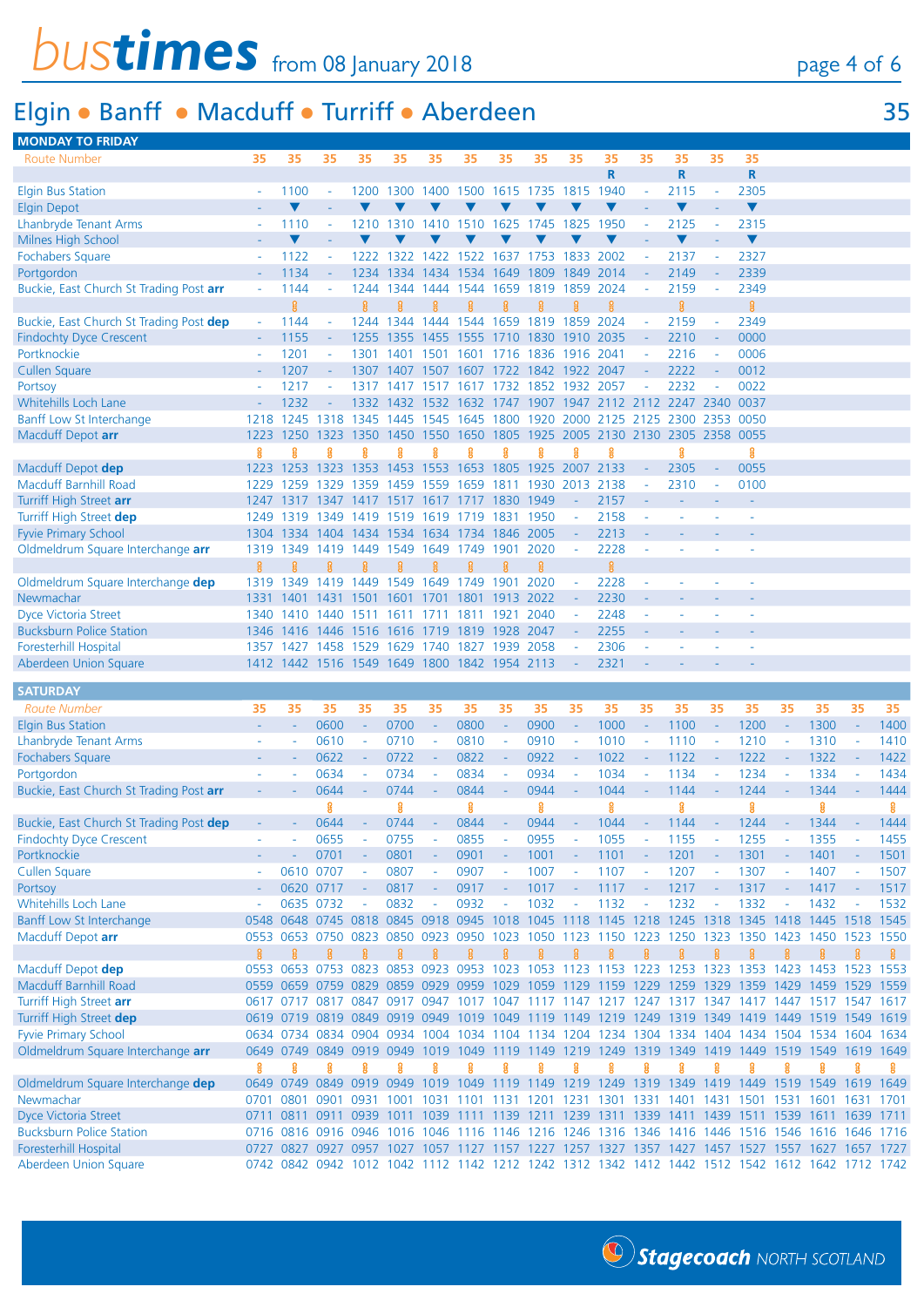| <b>SATURDAY</b>                         |      |                |      |                |             |        |                                         |          |             |                                                                                                           |
|-----------------------------------------|------|----------------|------|----------------|-------------|--------|-----------------------------------------|----------|-------------|-----------------------------------------------------------------------------------------------------------|
| <b>Route Number</b>                     | 35   | 35             | 35   | 35             | 35          | 35     | 35                                      | 35       | 35          |                                                                                                           |
|                                         |      |                |      |                | $\mathbf R$ |        | R.                                      |          | $\mathbf R$ | ရွ<br>To comply with Drivers Hours regulations, this                                                      |
| <b>Elgin Bus Station</b>                | 1500 | 1600           |      | 1725 1815 1940 |             |        | 2115                                    |          | 2305        | journey connects at Oldmeldrum Square                                                                     |
| <b>Lhanbryde Tenant Arms</b>            | 1510 | 1610           |      | 1735 1825      | 1950        |        | 2125                                    |          | 2315        | Interchange, Turriff High Street, Macduff Depot,                                                          |
| <b>Fochabers Square</b>                 | 1522 | 1622           | 1747 | 1833           | 2002        |        | 2137                                    |          | 2327        | and/or East Church Street Trading Post.                                                                   |
| Portgordon                              |      | 1534 1634      | 1759 | 1849 2014      |             |        | 2149                                    |          | 2339        | The connection is guaranteed, through fares are<br>available and passengers may remain on the vehicle     |
| Buckie, East Church St Trading Post arr | 1544 | 1644           | 1809 | 1859           | 2024        |        | 2159                                    |          | 2349        | which operates through.                                                                                   |
|                                         | ୍ଥ   | 且              | 舃    | ဨၟ             | 舃           |        | g                                       |          | 8           |                                                                                                           |
| Buckie, East Church St Trading Post dep | 1544 | 1644           | 1809 | 1859 2024      |             | ÷.     | 2159                                    | ÷.       | 2349        | <b>Sch</b><br>Operates on schooldays only.                                                                |
| <b>Findochty Dyce Crescent</b>          |      | 1555 1655      | 1820 | 1910 2035      |             |        | 2210                                    |          | 0000        |                                                                                                           |
| Portknockie                             | 1601 | 1701           | 1826 | 1916           | 2041        | $\sim$ | 2216                                    |          | 0006        | <b>NSch</b><br>Operates on school holidays only.                                                          |
| Cullen Square                           | 1607 | 1707           |      | 1832 1922      | 2047        |        | 2222                                    |          | 0012        |                                                                                                           |
| Portsoy                                 | 1617 |                | 1842 | 1932           | 2057        |        | 2232                                    |          | 0022        | This journey will service Elgin Railway Station 5<br>R                                                    |
| <b>Whitehills Loch Lane</b>             | 1632 | 1732           | 1857 | 1947           | 2112        | 2112   | 2247 2340                               |          | 0037        | minutes before it's scheduled departure from Elgin                                                        |
| Banff Low St Interchange                |      | 1645 1745      |      |                |             |        | 1910 2000 2125 2125 2300 2353 0050      |          |             | <b>Bus Station</b>                                                                                        |
| Macduff Depot arr                       | 1650 |                |      |                |             |        | 1750 1915 2005 2130 2130 2305 2358 0055 |          |             |                                                                                                           |
|                                         |      |                |      | ន្ត្           |             |        | ខ្ល                                     |          | 8           | <b>ABERDEENSHIRE SCHOOL HOLIDAYS:</b>                                                                     |
| Macduff Depot dep                       | 1653 | 1753           | 1917 | 2007           | 2133        |        | 2305                                    | $\omega$ | 0055        | 12 February 2018, 30 March - 13 April 2018, 7 May 2018,<br>9 July - 20 August 2018, 15 - 26 October 2018. |
| <b>Macduff Barnhill Road</b>            | 1659 | 1759           | 1923 | 2013           | 2138        |        | 2310                                    |          | 0100        |                                                                                                           |
| Turriff High Street arr                 |      | 1717 1817      | 1942 |                | 2157        |        |                                         |          | $\sim$      | <b>MORAY SCHOOL HOLIDAYS:</b>                                                                             |
| Turriff High Street dep                 |      | 1719 1819      | 1943 | ÷,             | 2158        | ۰      |                                         |          |             | 30 March - 13 April 2018, 2 June - 13 August 2018, 8 - 19                                                 |
| <b>Fyvie Primary School</b>             |      | 1734 1834 1958 |      | $\omega$       | 2213        |        |                                         |          |             | October 2018.                                                                                             |
| Oldmeldrum Square Interchange arr       | 1749 | 1849           | 2013 | $\sim$         | 2228        |        |                                         |          |             |                                                                                                           |
|                                         |      |                |      |                | g           |        |                                         |          |             | <b>BANK HOLIDAY SERVICES:</b>                                                                             |
| Oldmeldrum Square Interchange dep       |      | 1749 1849      | 2013 | $\sim$         | 2228        |        |                                         |          |             | A normal service will operate on Good Friday and Easter                                                   |
| Newmachar                               | 1801 | 1901           | 2025 |                | 2230        |        |                                         |          | ÷.          | Monday. A Saturday service will be in operation on May Day.                                               |
| <b>Dyce Victoria Street</b>             |      | 1811 1911      | 2033 | ÷.             | 2248        | ÷.     |                                         |          |             | No services will operate on Christmas Day and New Years Day.                                              |
| <b>Bucksburn Police Station</b>         |      | 1816 1916      | 2040 | $\sim$         | 2255        |        |                                         |          |             | Adjusted services will operate during the festive period, please                                          |
| Foresterhill Hospital                   |      | 1827 1927      | 2051 |                | 2306        |        |                                         |          |             | see separate publications issued for this period.                                                         |
| Aberdeen Union Square                   |      | 1842 1942 2106 |      |                | 2321        |        |                                         |          |             |                                                                                                           |

| <b>SUNDAY</b>                           |      |           |                                                   |      |           |        |           |           |                               |                          |      |                     |           |                          |
|-----------------------------------------|------|-----------|---------------------------------------------------|------|-----------|--------|-----------|-----------|-------------------------------|--------------------------|------|---------------------|-----------|--------------------------|
| <b>Route Number</b>                     | 35   | 35        | 35                                                | 35   | 35        | 35     | 35        | 35        | 35                            | 35                       | 35   | 35                  | 35        | 35                       |
|                                         |      |           |                                                   |      |           |        |           |           |                               |                          |      |                     |           | $\mathbf R$              |
| <b>Elgin Bus Station</b>                |      |           |                                                   |      | 1000      |        | 1200      |           | 1400                          |                          |      | 1600 1700 1800 2105 |           |                          |
| Lhanbryde Tenant Arms                   |      |           |                                                   |      | 1010      |        | 1210      |           | 1410                          |                          |      | 1610 1715 1810 2115 |           |                          |
| <b>Fochabers Square</b>                 |      |           |                                                   |      | 1022      | $\sim$ | 1222      |           | 1422                          | $\overline{\phantom{a}}$ |      | 1622 1727           | 1822 2127 |                          |
| Portgordon                              |      |           |                                                   |      | 1034      |        | 1234      |           | 1434                          |                          |      | 1634 1739           | 1834 2139 |                          |
| Buckie, East Church St Trading Post arr |      |           |                                                   |      | 1044      |        | 1244      |           | 1444                          |                          |      | 1644 1749           | 1844 2149 |                          |
|                                         |      |           |                                                   |      | <b>Q</b>  |        | 音         |           | $\mathbf{a}$                  |                          | ខ្ល  |                     | 8         | ୍ଥି                      |
| Buckie, East Church St Trading Post dep |      |           |                                                   |      | 1044      |        | 1244      |           | 1444                          |                          | 1644 | ٠                   |           | 1844 2149                |
| <b>Findochty Dyce Crescent</b>          |      |           |                                                   |      | 1055      | $\sim$ | 1255      |           | 1455                          |                          | 1655 | $\sim$              |           | 1855 2200                |
| Portknockie                             |      |           |                                                   |      | 1101      |        | 1301      |           | 1501                          |                          | 1701 | $\sim$              |           | 1901 2206                |
| <b>Cullen Square</b>                    |      |           | 0910                                              |      | 1107      | $\sim$ | 1307      |           | 1507                          |                          | 1707 | $\sim$              | 1907 2212 |                          |
| Portsoy                                 |      |           | 0920                                              |      | 1117      | $\sim$ | 1317      |           | 1517                          |                          | 1717 | $\sim$              | 1917 2222 |                          |
| <b>Whitehills Loch Lane</b>             |      |           | 0935                                              |      | 1132      |        | 1332      |           | 1532                          |                          | 1732 |                     |           | 1932 2237                |
| Banff Low St Interchange                | 0747 | 0847      | 0948                                              | 1047 | 1145      | 1247   | 1345      | 1447      | 1545                          | 1647                     | 1745 | $\sim$              |           | 1945 2250                |
| Macduff Depot arr                       | 0753 | 0853      | 0953                                              | 1053 | 1150      | 1253   | 1350      | 1453      | 1550                          | 1653                     | 1750 |                     | 1950 2255 |                          |
|                                         | ន្ត  |           | ន្ត                                               |      |           |        |           |           |                               |                          |      |                     | g         |                          |
| Macduff Depot dep                       | 0753 | 0858      | 0953                                              | 1053 | 1153      | 1253   | 1353      | 1453      | 1553                          | 1653                     | 1750 | $\omega$            | 1953      | ÷                        |
| <b>Macduff Barnhill Road</b>            | 0759 | 0859      | 0959                                              | 1059 | 1159 1259 |        |           |           | 1359 1459 1559                | 1659                     | 1756 |                     | 1959      | $\overline{\phantom{a}}$ |
| Turriff High Street arr                 |      | 0817 0917 | 1017 1117                                         |      | 1217      | 1317   |           | 1417 1517 | 1617 1717                     |                          |      | $\sim$              | 2017      | L,                       |
| Turriff High Street dep                 |      | 0822 0922 | 1019                                              | 1122 | 1219 1322 |        | 1419 1522 |           | 1619 1722                     |                          |      |                     | 2019      | $\sim$                   |
| <b>Fyvie Primary School</b>             | 0837 | 0937      | 1034                                              | 1137 | 1234      | 1337   | 1434 1537 |           | 1634 1737                     |                          |      | ÷,                  | 2034      |                          |
| Oldmeldrum Square Interchange arr       | 0849 | 0949      | 1049                                              | 1149 | 1249      | 1349   | 1449      | 1549      | 1649                          | 1749                     |      |                     | 2049      | ÷                        |
|                                         | g    |           |                                                   |      |           |        |           |           |                               | ୍ଗ                       |      |                     | ខ្ល       |                          |
| Oldmeldrum Square Interchange dep       | 0849 | 0949      | 1049                                              | 49   | 1249      | 1349   | 1449      | 1549      | 1649                          | 1749                     |      |                     | 2049      | $\sim$                   |
| Newmachar                               | 0901 | 1001      | 1101                                              | 201  | 1301      | 1401   | 1501      | 1601      | 1701                          | 1801                     |      | ÷                   | 2101      |                          |
| <b>Dyce Victoria Street</b>             | 0911 | 1011      |                                                   | 1211 | 1311      | 1411   | 1511      | 1611      |                               | 1811                     |      | ÷,                  | 2111      | $\sim$                   |
| <b>Bucksburn Police Station</b>         |      | 0916 1016 | 1116 1216                                         |      |           |        |           |           | 1316 1416 1516 1616 1716 1816 |                          |      | $\omega$            | 2116      | $\omega$                 |
| <b>Foresterhill Hospital</b>            | 0927 | 1027      | 1127                                              | 1227 | 1327      | 1427   |           |           | 1527 1627 1727 1827           |                          |      |                     | 2127      |                          |
| Aberdeen Union Square                   |      |           | 0942 1042 1142 1242 1342 1442 1542 1642 1742 1842 |      |           |        |           |           |                               |                          |      |                     | 2142      |                          |
|                                         |      |           |                                                   |      |           |        |           |           |                               |                          |      |                     |           |                          |